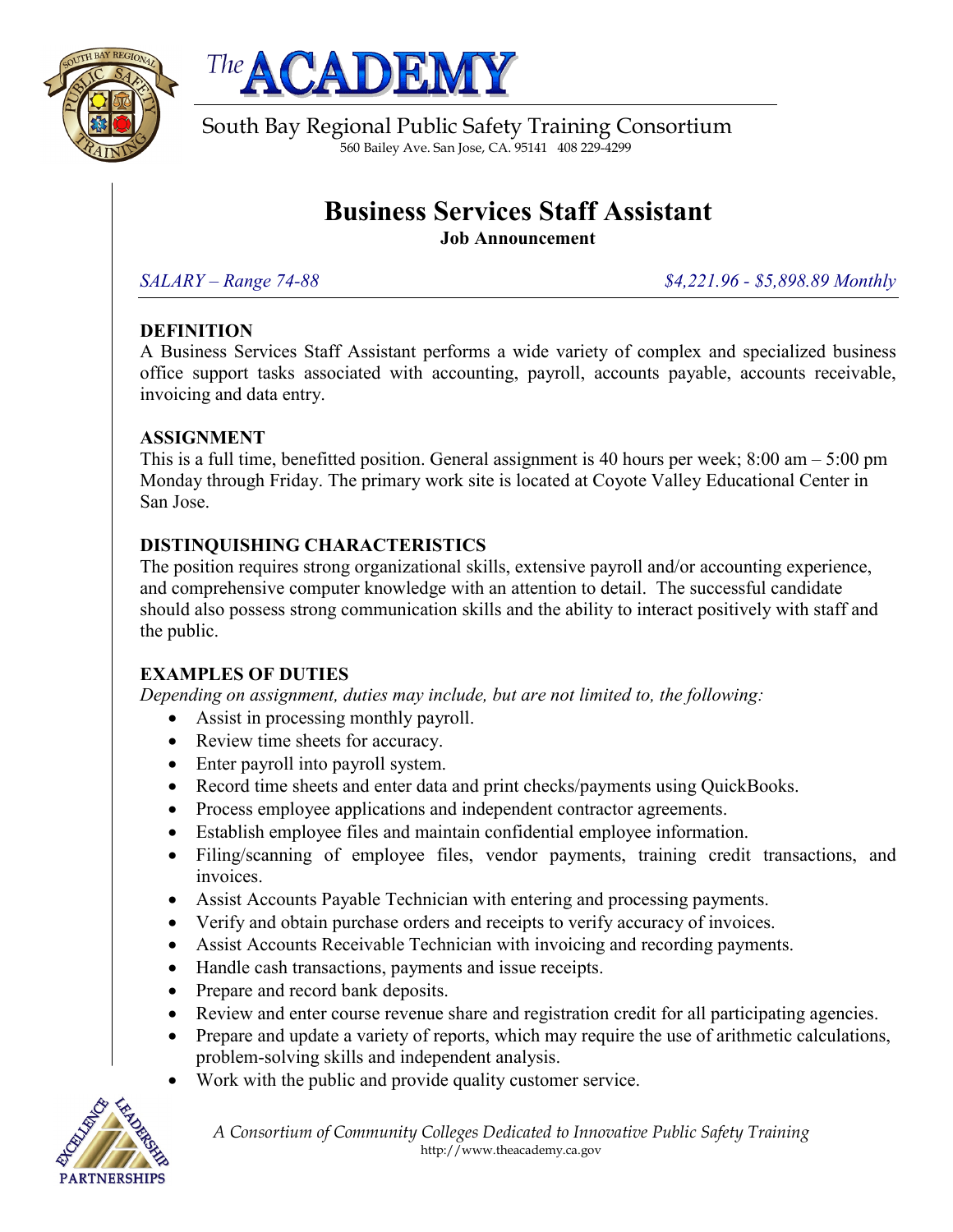• Perform related duties as assigned.

### **QUALIFICATIONS**

*Knowledge of:*

- The English language to include proficient skills in spelling, grammar, punctuation and vocabulary;
- Proficient in contemporary office methods, procedures and equipment, including personal computers, software applications, word processing, spreadsheets, etc;
- Editing, proofreading and writing techniques;
- Business math computations and basic business data processing principles.
- QuickBooks and payroll systems.
- Principles of positive Customer Service/Relations.

#### *Ability to:*

- Work independently without close supervision, as well as accept direction from supervisor and others;
- Work with Microsoft-based applications or demonstrate skills to learn applications quickly; including Microsoft Word, Excel, Access and other proprietary software applications;
- Work with QuickBooks and ADP payroll systems;
- Understand and implement the dynamics of team work;
- Present a professional and positive image in the work environment;
- Research, write, edit and proofread accurately;
- Analyze situations carefully and adopt effective courses of action;
- Handle sensitive matters with diplomacy and tact;
- Maintain confidentiality pertaining to students, employees and instructors;
- Operate a calculator, computer, fax machine and other office equipment;
- Keyboard at a sufficient rate to meet the needs of the job;
- Work with a significant degree of independence in carrying out assigned duties and schedule work to effectively meet deadlines and time schedules;
- Establish and maintain effective working relationships with staff, students, outside agencies, media representatives and the general public;
- Communicate effectively both orally and in writing;
- Organize, prioritize and coordinate work activities.
- Demonstrate flexibility in a dynamic and fast paced work environment.
- Satisfactorily pass a criminal history and fingerprint background
- Acquire and maintain a valid California Driver's License

#### **EXPERIENCE AND EDUCATION**

The qualified candidate must possess a combination of experience and education likely to demonstrate that they possess the required *knowledge* and *abilities* listed above. A typical way to obtain the *knowledge* and *abilities* would be through the educational equivalent to a high school diploma and two years of accounting and/or payroll experience, or possession of an AA degree with some lesser period in an accounting office support staff capacity.